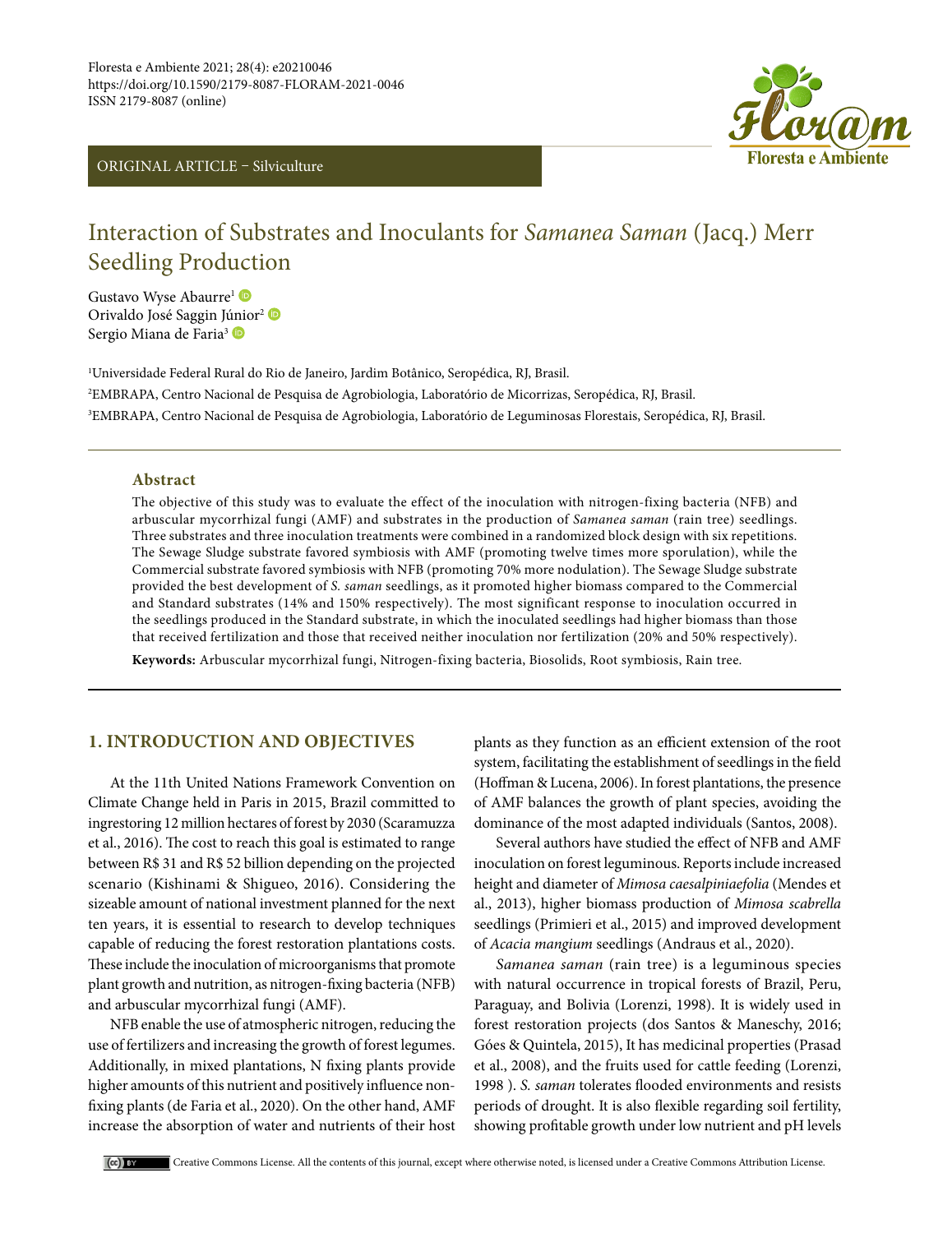(Barwick et al., 2004). When it comes to its symbiosis with rhizobia, *S. saman* is considered a promiscuous species, able to associate with several bacterial genera and families capable of fixing atmospheric nitrogen (de Faria et al., 2020). Inoculation with *Bradyrhizobium elkanii* BR 6205 and BR 6212, is however indicated for seedling production (Brasil, 2011). Although seed germination rate is low, it exceeds 90% when seeds are subjected to chemical scarification with sulfuric acid (Nascimento & Oliveira, 1999). Seedlings can be produced in organic sandy soils (Lorenzi, 1998) and can reach 33cm in height, 5.2mm in the stem diameter and 4.6g of total dry mass at 195 days after sowing (Abaurre et al., 2020). Staples & Craig (2006) suggest that the seedlings are ready for planting between 90 and 150 days after sowing when they reach a height between 20-30cm and stem diameter greater than 4mm.

Abaurre et al. (2020) testing nine substrates identified that the symbiosis of *S. saman* with AMF and NFB is favoured when seedlings are produced in Carolina Soil Standard 0.7 and Sewage sludge substrate. Carolina Soil Standard 0.7 is a commercial substrate composed of sphagnum peat moss, vermiculite, and carbonized rice husk. The Sewage sludge substrate is supplied by the State Water and Sewage Company of Rio de Janeiro (CEDAE).

Previous studies evaluated and recommended the most promising substrates to favor NBF and AMF inoculation in *S. saman* seedlings (Abaurre et al., 2020). It is necessary to advance the knowledge comparing the effects of inoculants and the traditional chemical fertilizers in seedlings' growth. For this reason, the present study evaluated the interaction of different substrates with or without the presence of NFB and AMF inoculation and fertilization to produce S. saman seedlings.

Besides evaluating the effects of plant growth-promoting microorganisms (PGPM), this study also evaluates the use of sewage sludge as a substrate for tree seedlings. Thus, the manuscript has the value of combining two trends (PGPM inoculation and waste reusing alternatives) in modern science (Fijalkowski & Kwarciak-Kzlowska, 2021, Freire et al., 2020).

## **2. MATERIALS AND METHODS**

The experiment was conducted between December 2017 and April 2018, with a total duration of 130 days, in a

greenhouse located at the Federal Rural University of Rio de Janeiro, Seropédica, RJ, Brazil (22°45'33.29" S, 43°40'48.90" W). The greenhouse had the cooling system (air humidifying panel and exhaust fan) automatically turned on when the internal temperature reached 35°C and turned off when it reached 28°C.

The experiment was implemented in a randomized block design in a factorial scheme (3x3) corresponding to three substrates and three inoculation treatments with six replications, with each plot consisting of nine *S. saman* seedlings.

The inoculation treatments were: a) double inoculation with NFB and AMF; b) seedlings produced without inoculants and fertilized with 111 mg of N, 16 mg of  $P_2O_5$  and 51 mg of  $K_2O$  per seedling, divided into ten weekly fertigations between 31 and 93 days after sowing (Positive Control); and c) seedlings neither inoculated nor fertilized (Absolute Control). *Bradyrhyzobium elkanii* BR 6205 and BR 6212 strains were used as the NFB, following the recommendation of the Ministry of Agriculture, Livestock, and Supply for the production of *Samanea saman* seedlings (Brazil, 2011). The peat inoculant containing the NFB strains  $(10^7 \, \text{CFU/g})$ was mixed with the seeds (1.0 g/kg) at the time of planting. Inoculation with AMF was done through application in each seedling of a mixed inoculant of nine species containing approximately five spores of each species of the following strains: A97 *Acaulospora colombiana*; A96 *Acaulospora morrowiae*; A38 *Acaulospora scrobiculata*; A2 *Dentiscutata heterogama*; A36 *Gigaspora candida*; A20 *Glomus formosanum*; A5 *Rhizophagus clarus*; A80 *Scutellospora calospora* and A75 *Scutellospora gilmorei*. The soil was used as a carrier for this inoculant and in addition to the spores counted, there were also fragments of colonized roots and hyphae (which were not counted). Both inoculants were provided by the Johanna Döbereiner Biological Resource Center (CRB-JD) of Embrapa Agrobiology.

The substrates used were: a) Standard: clay subsoil 66% and bovine manure 33% (V/V), which was used a control; b) Commercial: Carolina Soil Standard 0.7, composed of sphagnum peat moss, vermiculite, and carbonized rice husk; and c) Sewage sludge: sewage sludge supplied by the State Water and Sewage Company of Rio de Janeiro (*CEDAE*). The substrates used were autoclaved and chemically analyzed (Table 1).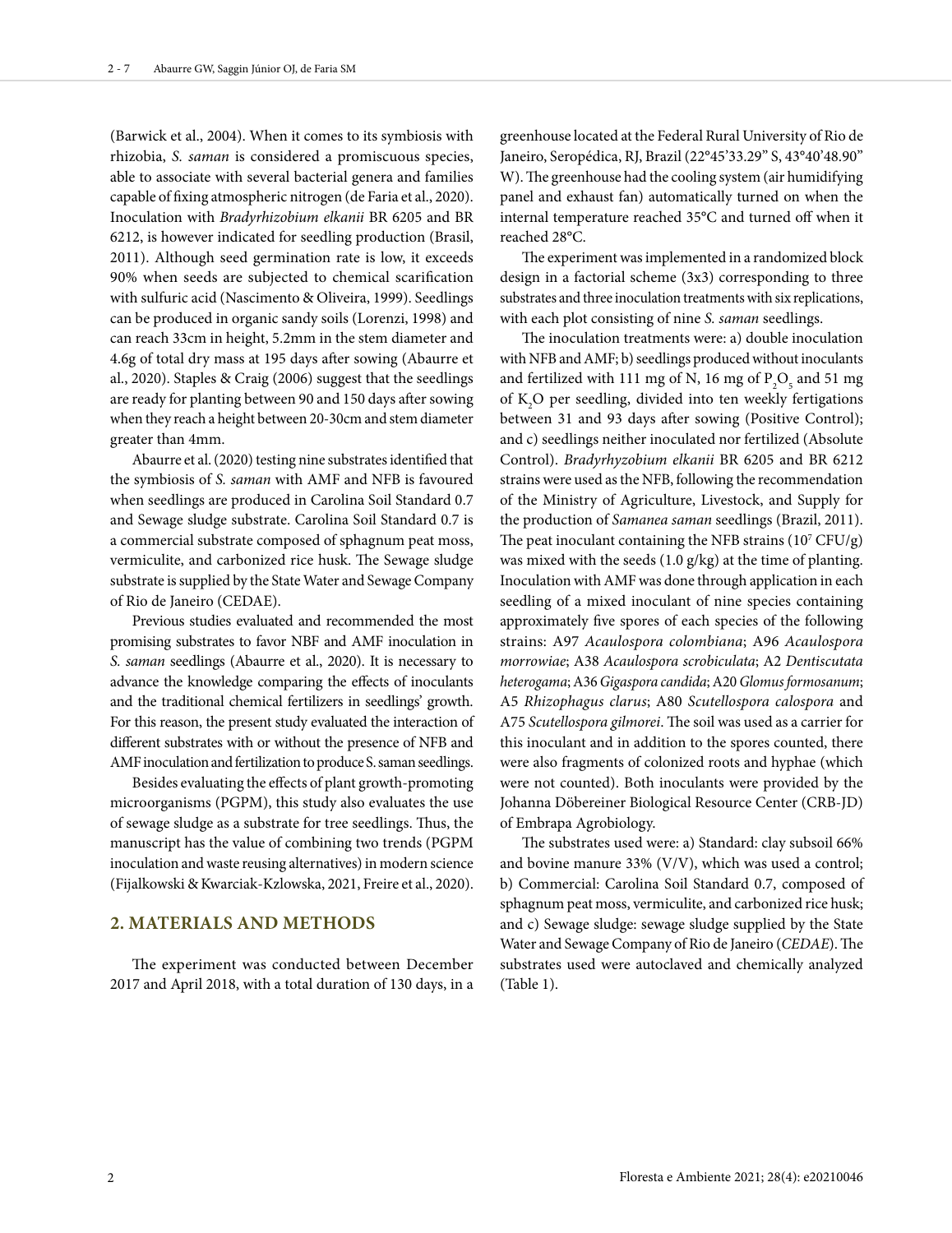| Substrate     | pH<br>(H, O) | pot |            |     | Ca  | Mg             | $H+A1$ |     |
|---------------|--------------|-----|------------|-----|-----|----------------|--------|-----|
|               |              |     | $mgL^{-1}$ |     |     | cmol $dm^{-3}$ |        |     |
| Standard      | 7.4          | 98  | 81         | 729 | 3.2 | 1.8            | 1.3    | 0.0 |
| Commercial    | 5.4          | 141 | 193        | 313 | 3.5 | 15.0           | 5.5    | 0.3 |
| Sewage sludge | 5.1          | 409 | 388        | 189 | 3.6 | 1.3            | 10.2   | 0.1 |

**Table 1.** Chemical characteristics of the substrates analyzed through the soil fertility analysis methodology (Nogueira et al., 1998).

Npot. = nitrogen potentially available to plants (nitrate + ammonium + nitrite + labile organic forms); Methodologies used in the analyses: Npot. (extraction in KCl, determination by acid digestion - Kjeldahl); Available P (extraction by Mehlich I, determination by colorimetry); Exchangeable K (Mehlich I extraction, flame photometry determination); Exchangeable Ca and Mg (extraction by KCl 1M and determination by atomic absorption spectrometry); Potential acidity (H+Al) and Al (extraction by KCl 1M and determination by titration).

The seedling containers used were  $280 \text{ cm}^3$  cone-tainers, superficially disinfected by immersion in a 3% sodium hypochlorite solution for 1 hour. The cone-tainers were supported on a 54-cell tray (6 rows of 9 cells). Each tray was only occupied by two experimental plots (two lines of 9 cells).

The seedlings were irrigated daily with autoclaved distilled water by applying 7.5 ml/cone-tainer. The height and stem diameter of the seedlings were measured 113 days after sowing. The plants were harvested 130 days after sowing, dried in a forced circulation oven (65-70ºC) and weighed. For the root system, a sample of approximately 0.5 g of fresh thin roots was separated previously to drying to assess the root mycorrhizal colonization rate. These samples were clarified and stained according to Koske & Gemma (1989) and Grace & Stribley (1991), respectively. The colonization rate was estimated, according to McGonigle et al. (1990). The mass of the fresh roots sampled to evaluate colonization was used to correct the total root dry mass. For each substrate, the inoculation response was calculated by dividing the seedling total dry mass of the inoculated treatment by seedling total dry mass of the Absolute Control treatment.

AMF spores were extracted from 50 ml substrate samples through wet sieving (Gerdemann & Nicolson, 1967) and consecutive centrifugations in water and sucrose solution (Jenkins, 1964), after which the spores were counted under a stereomicroscope.

The data were subjected to normality (Shapiro-Wilk), and homogeneity of variance (Bartlett) tests using the R software program. These were followed by the analysis of variance (two-way ANOVA), and Scott-Knott means comparison test at 5% probability of error, both conducted using SISVAR 5.6.

## **3. RESULTS AND DISCUSSION**

The analysis of variance indicated a significant interaction between inoculation and substrates factors for most of the variables. Root colonization was the exception, as it was only significantly influenced by the inoculation treatments (Table 2).

Although the interaction substrate x inoculation was significant for shoot, root and seedling total dry mass, these variables showed the same response to the substrates regardless of the inoculation treatment, suggesting a strong and consistent difference between the substrates (Table 3). The Sewage sludge substrate increased biomass production the most, followed by the Commercial substrate. The Standard substrate promoted the lowest growth of the seedlings in relation with other two substrates.

Contrary to seedling growth, the greatest response of the inoculation on the biomass was verified for the Standard substrate of lower fertility, because in this substrate, seedling had a higher shoot and total dry mass when inoculated with NFB and AMF, followed by seedlings that received fertilization. The lowest growth for this substrate was verified in the seedlings from the Absolute Control.

**Table 2.** Summary of the two-way analysis of variance (p-value) for variables measured in *S. saman* seedlings produced in three substrates with three inoculation treatments.

| <b>Variables</b>        | <b>Substrates</b> | Inoculation | Substrates * Inoculation |
|-------------------------|-------------------|-------------|--------------------------|
| Root dry mass           | 0.0000            | 0.0000      | 0.0037                   |
| Shoot dry mass          | 0.0000            | 0.0000      | 0.0192                   |
| Seedling total dry mass | 0.0000            | 0.0003      | 0.0137                   |
| Height                  | 0.0000            | 0.0757      | 0.0000                   |
| Stem diameter           | 0.0000            | 0.4333      | 0.0000                   |
| Nodule dry mass         | 0.0000            | 0.0000      | 0.0004                   |
| Root colonization       | 0.8530            | 0.0000      | 0.9575                   |
| Spore density           | 0.0000            | 0.0000      | 0.0000                   |

For p-value  $\leq 0.05$ , the effect was considered statistically significant.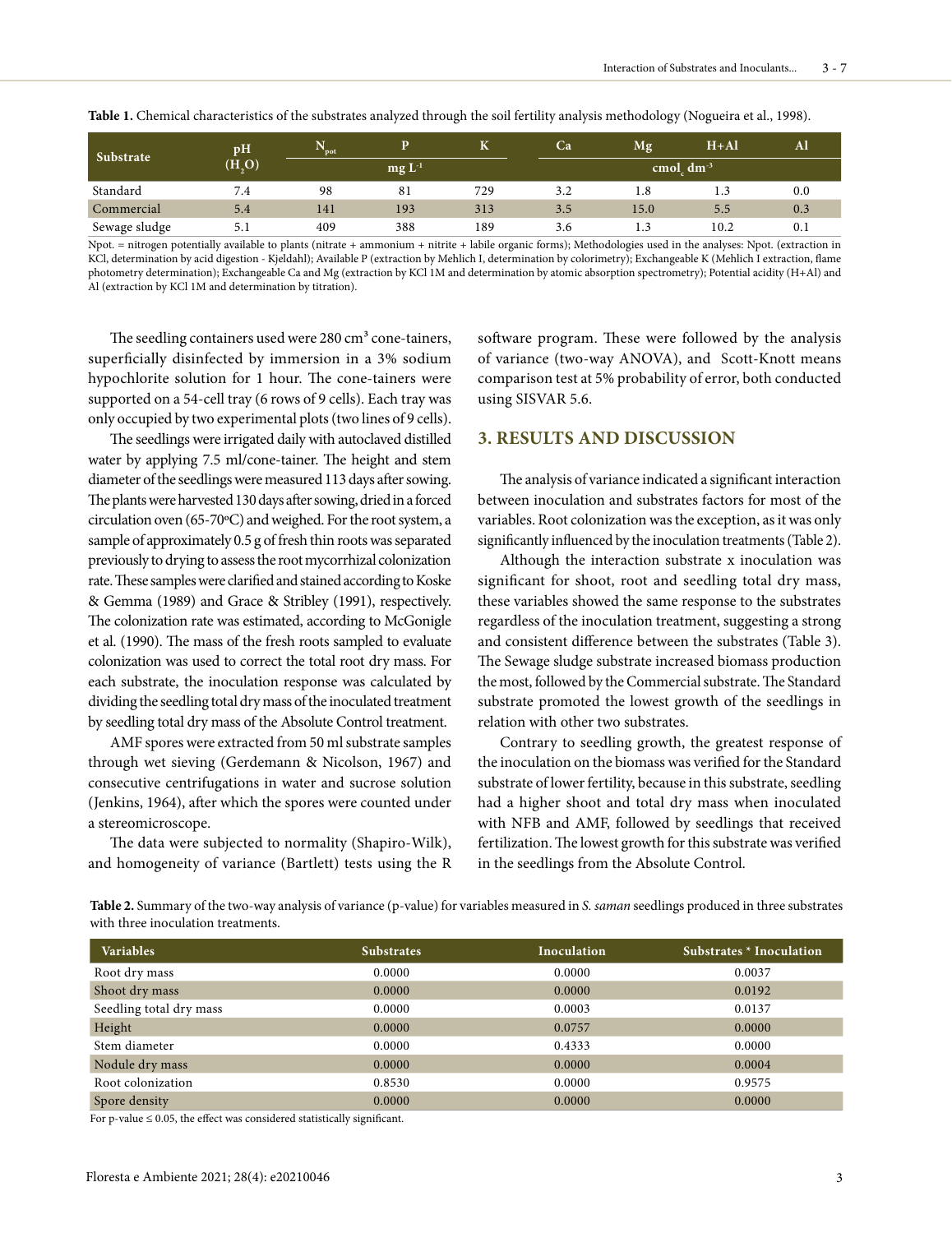|                   | Inoculation                        |                                   |                                            |                             |                         |                |                |  |  |
|-------------------|------------------------------------|-----------------------------------|--------------------------------------------|-----------------------------|-------------------------|----------------|----------------|--|--|
| <b>Substrates</b> | <b>NFB</b> and AMF                 |                                   |                                            | <b>Positive Control</b>     | <b>Absolute Control</b> |                |                |  |  |
|                   | Shoot dry mass (g) $CV(\% ) = 7.2$ |                                   |                                            |                             |                         |                |                |  |  |
| Sewage sludge     | 5.73                               | $\mathbf{A}$                      | a                                          | 5.31<br>$\overline{A}$<br>b | 5.26                    | $\overline{A}$ | $\mathbf b$    |  |  |
| Commercial        | 5.05                               | B                                 | a                                          | B<br>4.84<br>a              | 4.70                    | B              | a              |  |  |
| Standard          | 2.83                               | $\mathcal{C}$                     | a                                          | $\mathcal{C}$<br>2.04<br>b  | 1.68                    | $\mathcal{C}$  | $\mathcal{C}$  |  |  |
|                   |                                    | Root dry mass (g) $CV(\%) = 10.2$ |                                            |                             |                         |                |                |  |  |
| Sewage sludge     | 1.65                               | $\overline{A}$                    | $\mathbf b$                                | 1.95<br>$\mathbf{A}$<br>a   | 1.98                    | $\overline{A}$ | $\mathbf{A}$   |  |  |
| Commercial        | 1.41                               | B                                 | b                                          | B<br>1.73<br>a              | 1.40                    | B              | B              |  |  |
| Standard          | 0.70                               | $\mathcal{C}$                     | $\mathbf b$                                | $\mathcal{C}$<br>0.89<br>a  | 0.63                    | $\mathcal{C}$  | B              |  |  |
|                   |                                    |                                   | Seedling total dry mass (g) $CV(% ) = 7.1$ |                             |                         |                |                |  |  |
| Sewage sludge     | 7.38                               | $\overline{A}$                    | a                                          | $\overline{A}$<br>7.25<br>a | 7.24                    | $\mathbf{A}$   | $\overline{A}$ |  |  |
| Commercial        | 6.47                               | B                                 | a                                          | B<br>6.57<br>a              | 6.10                    | B              | $\mathsf{A}$   |  |  |
| Standard          | 3.53                               | C                                 | a                                          | C<br>b<br>2.93              | 2.30                    | $\mathsf{C}$   | $\mathcal{C}$  |  |  |

 **Table 3.** Shoot, root, and total dry mass of *Samanea saman* seedlings produced in three substrates with three inoculation treatments 130 days after sowing.

Means with equal letter, upper case comparing substrates (column) and lower case comparing inoculation treatments (row), do not differ statistically by Scott-Knott test (P≤0.05). CV (%) = coefficient of variation of the analysis of variance; NFB = nitrogen-fixing bacteria; AMF = arbuscular mycorrhizal fungi.

Fertilization favoured rooting in the Standard and Commercial substrate, whereas in the Sewage sludge substrate (with greater fertility) this effect was not verified. The highest growth of the seedling produced in the Sewage sludge substrate was probably due to higher N and P availability (Table 1). Similar results have been documented for by Delarmelina et al. (2014), Gonçalves et al. (2014), Cabreira et al. (2019), Silva et al. (2019) and Lima Filho et al. (2019) for *Ateleia glazioviana*, *Sesbania virgata*, *Schizolobium parahyba*, *Luehea divaricata,* and *Ceiba speciosa*, respectively.

Fertilization of the Positive Control treatment increased rooting of the seedlings grown in the Commercial and Standard substrates, but not of those produced in the Sewage sludge, probably due to the high fertility of the latter. In the

Standard substrate which had the lowest fertility, the effect of inoculation with NFB and AMF was evident as it increased the shoot and seedling total biomass.

The results of the seedling height and stem diameter are shown in Table 4 and reflect the initial fertility of the substrates (Table 1). The highest values of height and stem diameter corresponded to the seedlings grown in the Sewage sludge, the substrate with the highest N and P levels. Seedling height represents one of the leading indicators of initial growth in the field (Caldeira et al., 2014) while stem diameter is one of the leading indicators of root growth and survival after field planting (Santos et al., 2000). Therefore, these two nondestructive variables are the most used to assess the seedling quality of forest species (Ferreira et al., 2019).

|                   | Inoculation                      |   |              |                            |                         |               |             |  |  |
|-------------------|----------------------------------|---|--------------|----------------------------|-------------------------|---------------|-------------|--|--|
| <b>Substrates</b> | <b>NFB</b> and AMF               |   |              | <b>Positive Control</b>    | <b>Absolute Control</b> |               |             |  |  |
|                   |                                  |   |              | Height (cm) $CV(%) = 4.0$  |                         |               |             |  |  |
| Sewage sludge     | 35.2                             | A | $\mathsf{C}$ | 39.1<br>$\mathbf{A}$<br>a  | 37.4                    | $\mathbf{A}$  | $\mathbf b$ |  |  |
| Commercial        | 34.2                             | А | a            | B<br>32.3<br>b             | 33.8                    | B             | a           |  |  |
| Standard          | 28.2                             | B | a            | $\mathcal{C}$<br>24.8<br>b | 23.4                    | $\mathcal{C}$ | $\mathbf b$ |  |  |
|                   | Stem diameter (mm) $CV(%) = 3.8$ |   |              |                            |                         |               |             |  |  |
| Sewage sludge     | 5.1                              | A | b            | 5.5<br>$\mathbf{A}$<br>a   | 5.7                     | $\mathbf{A}$  | a           |  |  |
| Commercial        | 5.0                              | A | a            | B<br>5.1<br>a              | 4.9                     | B             | a           |  |  |
| Standard          | 4.1                              | B | a            | C<br>3.7<br>b              | 3.7                     | $\mathcal{C}$ | $\mathbf b$ |  |  |

**Table 4.** Height and stem diameter in *Samanea saman* seedlings produced with three substrate and inoculation treatments at 113 days after sowing.

Means with the equal letter, upper case comparing substrates (column) and lower case comparing inoculation treatments (row), do not differ statistically by Scott-Knott test (P≤0.05). CV (%) = coefficient of variation of the analysis of variance; NFB = nitrogen-fixing bacteria; AMF = arbuscular mycorrhizal fungi.

The moast significant height was verified for *S. saman* seedlings grown in the Sewage sludge and the Commercial substrate with inoculation (Table 4). In the Sewage sludge, the height exceeded 35 cm for all the inoculation treatments. It corresponds with results obtained by Gonçalves et al (2014), who suggested plant height as an excellent parameter to indicate seedling quality. This result indicates that in this substrate, the seedlings need less time to reach the proper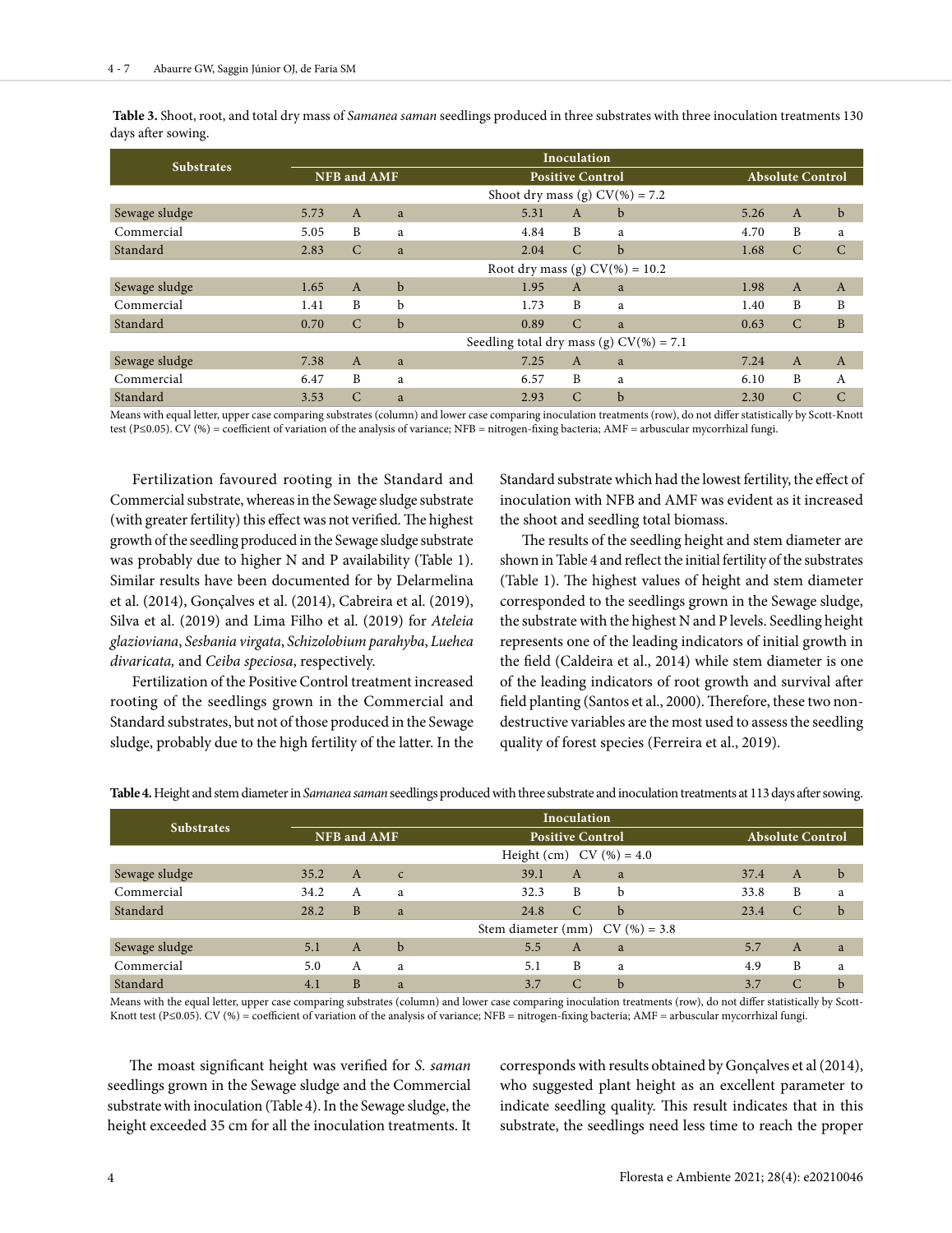height to be transferred to the field, thereby reducing the cost of production (Simões et al., 2012).

The height in plants grown in the Standard substrate was lower than in the other substrates, even when mineral fertilizer was supplied (Table 4). The main component of the Standard substrate is clay subsoil (66%). Compaction of this substrate and consequently reduced gas exchange, associated to low nutrient availability might explain these results (Table 1), as they are essential factors for seedlings development in cone-tainers (Kämpf, 2005, de Oliveira et al., 2018).

Considering that *S. saman* seedlings are ready to be planted in the field when they reach a height between 20 and 30cm and Stem diameter greater than 4 mm (Staples & Craig, 2006) it is possible to observe in Table 4 that all seedlings produced on the substrates Commercial and Sewage sludge, had the indicated parameters, however, for the Standard substrate, only the seedlings that received inoculation managed to reach the ideal stem diameter. Therefore, the use of inoculants is necessary for the production of *S. saman* seedlings in the Standard substrate.

Inoculation with NFB and AMF promoted greater nodulation in the seedlings in the Sewage sludge and Standard substrates (Table 5). Mycorrhizal colonization percentages varied from 10% to 13% in seedlings that received inoculation, which is low (less than 20%) according to the classification proposed by Carneiro et al. (1998). On the other hand, spore production was favored in the Sewage sludge, while nodulation was favoured in the Commercial substrate (Table 5). There was no AMF sporulation or colonization in seedlings that did not receive inoculation.

**Table 5.** Dry nodule mass, root mycorrhizal colonization rate, and AMF spore density of *Samanea saman* seedlings grown in three substrates with three inoculation treatments 130 days after sowing.

| <b>Substrates</b> | Inoculation                                |              |   |                                       |              |              |          |                         |             |  |
|-------------------|--------------------------------------------|--------------|---|---------------------------------------|--------------|--------------|----------|-------------------------|-------------|--|
|                   | <b>NFB</b> and AMF                         |              |   | <b>Positive Control</b>               |              |              |          | <b>Absolute Control</b> |             |  |
|                   |                                            |              |   | Nodule dry mass (mg) CV $(\%) = 21.9$ |              |              |          |                         |             |  |
| Sewage sludge     | 372                                        | B            | a | 25                                    | B            | $\mathsf{C}$ | 150      | B                       | $\mathbf b$ |  |
| Commercial        | 656                                        | A            | a | 243                                   | A            | b            | 584      | A                       | a           |  |
| Standard          | 380                                        | B            | a | 64                                    | B            | $\mathsf{C}$ | 170      | B                       | $\mathbf b$ |  |
|                   | Root colonization $(\%)$ CV $(\%)$ = 130.0 |              |   |                                       |              |              |          |                         |             |  |
| Sewage sludge     | 10                                         | $\mathbf{A}$ | a | $\Omega$                              | $\mathbf{A}$ | b            | $\Omega$ | $\mathbf{A}$            | $\mathbf b$ |  |
| Commercial        | 13                                         | A            | a | $\Omega$                              | A            | b            | $\Omega$ | A                       | b           |  |
| Standard          | 13                                         | $\mathbf{A}$ | a | $\Omega$                              | $\mathbf{A}$ | $\mathbf b$  | $\Omega$ | $\mathbf{A}$            | b           |  |
|                   | Spore density CV $(\%)=142.0$              |              |   |                                       |              |              |          |                         |             |  |
| Sewage sludge     | 411                                        | $\mathbf{A}$ | a | $\Omega$                              | $\mathbf{A}$ | $\mathbf b$  | $\Omega$ | $\mathbf{A}$            | $\mathbf b$ |  |
| Commercial        | 22                                         | B            | a | $\Omega$                              | A            | b            | $\Omega$ | A                       | b           |  |
| Standard          | 33                                         | B            | a | $\Omega$                              | $\mathbf{A}$ | b            | $\Omega$ | $\mathbf{A}$            | b           |  |

Means with equal letter, upper case comparing substrates (column) and lower case comparing inoculation treatments (row), do not differ statistically by Scott-Knott test (P≤0.05). CV (%) = coefficient of variation of the analysis of variance; NFB = nitrogen-fixing bacteria; AMF = arbuscular mycorrhizal fungi.

Fertilization of plants within the Positive Control reduced nodulation in the seedlings grown in all substrates. It was because the NFB and AMF activities are more evident in the absence of nutrients N and P, respectively. The presence of these nutrients inhibits the formation of the respective symbioses since the energy cost to perform these symbioses is very high compared to the high availability of these nutrients in the environment (de Faria et al., 2010, de Faria et al., 2020, Smith & Smith, 1997, Dobereiner, 1984).

Nodules were verified in plants within the Positive and Absolute Controls, which did not receive inoculation (Table 5). However, the dry nodule mass in plants of these treatments was lower than in those of the inoculated treatment. Inoculation with NFB and AMF promoted greater nodulation of the seedlings in plants grown in the Sewage sludge and Standard substrate, but not in those produced in the Commercial substrate, where the nodulation was equal to that of the Absolute Control.

There was no contamination by mycorrhizal fungi, the presence of which was only verified in the treatment with NFB and AMF (Table 5). AMF spores are large and attached to the mycelium, which makes it challenging to move through air and water. The spores of the inoculated species in the present study vary between 60 µm (*Acaulospora morrowiae*) and 280 µm (*Gigaspora candida*) in diameter (INVAM, 2020). Also, several AMF species produces form sporocarps containing many spores, which are much larger than individual spores, and some species preferentially sporulate within roots (Smith & Smith, 1997). Thus, the contamination by AMF is more complicated than by NFB.

The results obtained herein are supported by the cited literature and indicate the Sewage sludge as a useful and low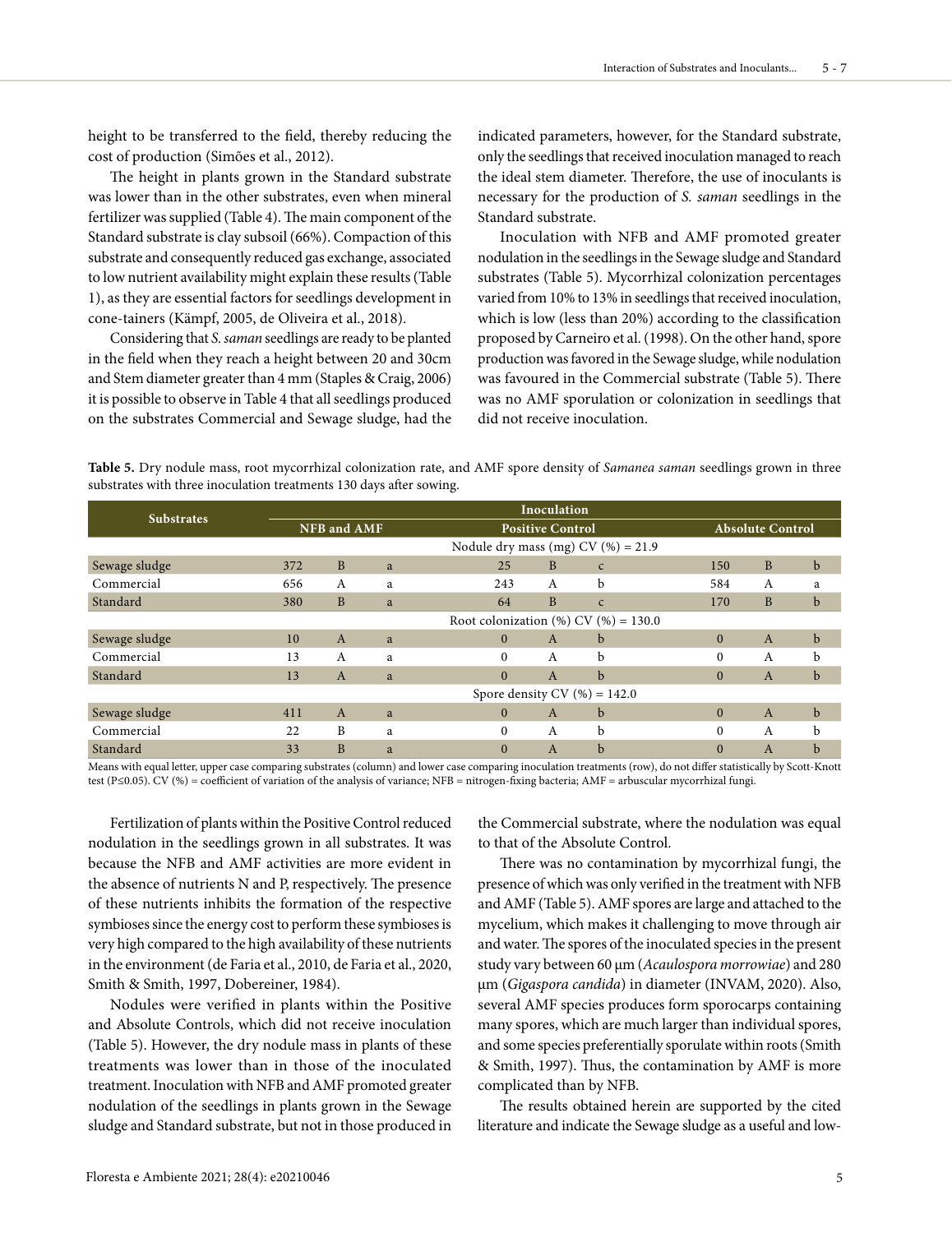cost substrate. Sewage Treatment Stations have large quantities of this waste, and the reuse of it in the production of seedlings contributes to sustainability by reusing a material that would be destined for dumping ground. However, an analysis of the fertility of different Sewage sludges must be conducted to avoid nutritional excess or scarcity for the seedlings.

Even though the Standard substrate favoured plant growth in response to inoculation (Table 3 and 4), results regarding NFB nodulation and AMF sporulation were inferior compared to those of the other two substrates. Symbionts bring greater benefits to the host plant in low fertility substrates (Nogueira et al., 2010), the Standard substrate proves to be ideal for the functioning of these symbioses, presenting a more significant response to inoculation.

The substrates of greater fertility (Sewage sludge and Commercial), enabled the formation of larger seedlings and restricted the response to inoculation. In these two substrates, seedling within the inoculated treatment did not exceed the results obtained for these variables within the Positive and Absolute Controls. The Sewage sludge and the Commercial substrate promoted AMF sporulation and NFB nodulation, respectively, which can be useful when transplanting the seedlings to the field.

## **4. CONCLUSIONS**

The Sewage sludge substrate provides more significant seedling development and is conducive to symbiosis with AMF allowing high sporulation;

The Commercial substrate favors symbiosis with NFB, increasing nodulation of *S. saman* seedlings and showing little benefit from the application of fertigation;

The Standard substrate promotes the smallest growth of the seedlings, proving to be an unsuitable substrate for seedling production in cone-tainers. Despite producing the smallest S*. saman* seedlings, this substrate evidences the effect of inoculation with NFB and AMF on plant growth. However, it does not prove to be the best for the mutual benefit of the symbionts.

## **SUBMISSION STATUS**

Received: 21 May 2021 Accepted: 23 Aug. 2021 Associate editor: João Vicente de Figueiredo Latorraca <sup>D</sup>

## **CORRESPONDENCE TO**

#### **Gustavo Abaurre**

BR 465, Km 07, Jardim Botânico, Campus da UFRRJ, CEP 23897-000, Seropédica, RJ, Brasil e-mail: gwabaurre@gmail.com

## **AUTHORS' CONTRIBUTIONS**

Gustavo Wyse Abaurre: Conceptualization (Equal); Data curation (Equal); Formal analysis (Equal); Investigation (Equal); Methodology (Equal); Project administration (Equal) Validation (Equal); Visualization (Equal); Writing-original draft (Equal); Writing-review & editing (Equal).

Orivaldo José Saggin Júnior: Conceptualization (Equal); Formal analysis (Equal); Investigation (Equal); Project administration (Equal); Supervision (Equal); Writing-original draft (Equal); Writing-review & editing (Equal).

Sergio Miana de Faria: Conceptualization (Equal); Formal analysis (Equal); Investigation (Equal); Methodology (Equal); Project administration (Equal); Supervision (Equal); Visualization (Equal); Writing-original draft (Equal); Writingreview & editing (Equal).

## **REFERENCES**

Abaurre GW, Saggin Júnior OJ, Schäfer G, de Faria SM. (2020). Substrates for the production of *Samanea saman* (Jacq.) Merr seedlings inoculated with nitrogen-fixing bacteria and arbuscular mycorrhizal fungi. Symbiosis 2020; 1-7. https://doi.org/10.1007/ s13199-020-00707-7

Andraus M, Cardoso AA, Ferreira ME, Brasil EPF. Produção de mudas florestais inoculadas com rizóbios e fungos micorrízicos em blocos de resíduos agroindustriais. Nativa 2020; 8(2): 269-279. http://dx.doi.org/10.31413/nativa.v8i2.7843

Barwick M, Van Der Schans A, Claudy JB. Tropical and subtropical trees: a worldwide Encyclopaedic guide. London: Thames & Hudson; 2004

BRASIL. Instrução Normativa SDA n. 13, de 24 de março de 2011. Diário Oficial da República Federativa do Brasil, Brasília, DF (2011 mar. 25); Sec. 1: 3-4.

Cabreira GV, Leles PS dos S, Alonso JM, Abreu AHM, Arthur Junior JC, Gusmão AVV, Lopes N. F. Fertilization and containers in the seedlings production and post-planting survival of *Schizolobium parahyba*. Ciência Florestal 2019; 29(4) 1644-1657.

Caldeira MVW, Favalessa, M, Gonçalves EO, Delarmelina WM, Santos FEV, Vieira M. Lodo de esgoto como componente de substrato para produção de mudas de *Acacia mangium* Willd. Comunicata Scientiae 2014; 5(1): 34-43.

Carneiro MA, Siqueira JO, Moreira FM, Carvalho DD; Botelho AS, Saggin-Junior OJ. Micorriza arbuscular em espécies arbóreas e arbustivas nativas de ocorrência no sudeste do Brasil. Cerne 1998; 4(1): 129-145.

de Faria SM, de Carvalho B, Paula RR, Santos FM, Zilli JE. Biological Nitrogen Fixation (BNF) in Mixed-Forest Plantations. In: Cardoso EJBN, Gonçalves JLM, Balieiro FC, Franco AA, editores. Mixed Plantations of Eucalyptus and Leguminous Trees. Springer: Cham; 2020. https://doi.org/10.1007/978-3-030-32365-3\_6

de Faria SM, Diedhiou AG, de Lima HC, Ribeiro RD, Galiana A, Castilho AF, Henriques JC. Evaluating the nodulation status of leguminous species from the Amazonian forest of Brazil. Journal Of Experimental Botany 2010; 61(11): 3119-3127.